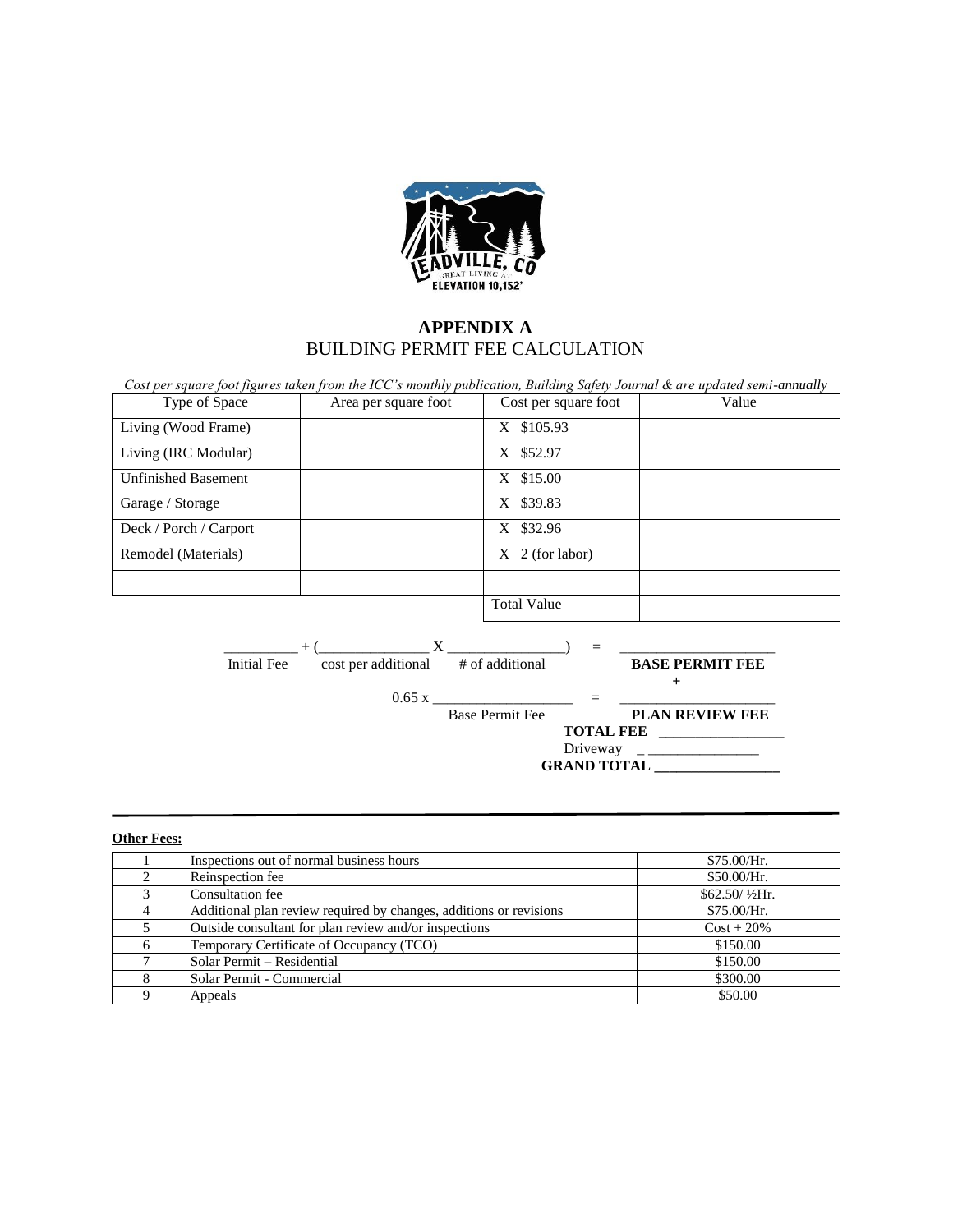| <b>Total Valuation</b>           | Fees Based on 2012 IBC and IRC                                                             |  |
|----------------------------------|--------------------------------------------------------------------------------------------|--|
| \$1.00 to \$500.00               | \$24.00                                                                                    |  |
|                                  | \$24.00 for the first \$500.00 plus \$3.00 for each additional \$100.00 or fraction of, to |  |
| \$501.00 to \$2,000.00           | and including the \$2,000.00                                                               |  |
|                                  | \$69.00 for the first \$2,000.00 plus \$11.00 for each additional \$1,000.00 or fraction   |  |
| \$2,001.00 to \$40,000.00        | of, to and including the \$40,000.00                                                       |  |
|                                  | \$487.00 for the first \$40,000.00 plus \$9.10 for each additional \$1,000.00 or           |  |
| \$40,001.00 to \$100,00.00       | fraction of, to and including the \$100,000.00                                             |  |
|                                  | \$1,027.00 for the first \$100,000.00 plus \$7.00 for each additional \$1,000.00 or        |  |
| \$100,001.00 to \$500,000.00     | fraction of, to and including the \$100,000.00                                             |  |
|                                  | \$3,827.00 for the first \$500,000.00 plus \$5.00 for each additional \$1,000.00 or        |  |
| \$500,001.00 to \$1,000,000.00   | fraction of, to and including the $$1,000,000.00$                                          |  |
|                                  | \$6,327.00 for the first \$1,000,000.00 plus \$3.00 for each additional \$1,000.00 or      |  |
| \$1,000,001.00 to \$5,000,000.00 | fraction of, to and including the $$5,000,000.00$                                          |  |
|                                  | \$18,327.00 for the first \$5,000,000.00 plus \$1.00 for each additional \$1,000.00 or     |  |
| \$5,000,000.00 and up            | fraction thereof                                                                           |  |

Table 1-A Building Permit Fees